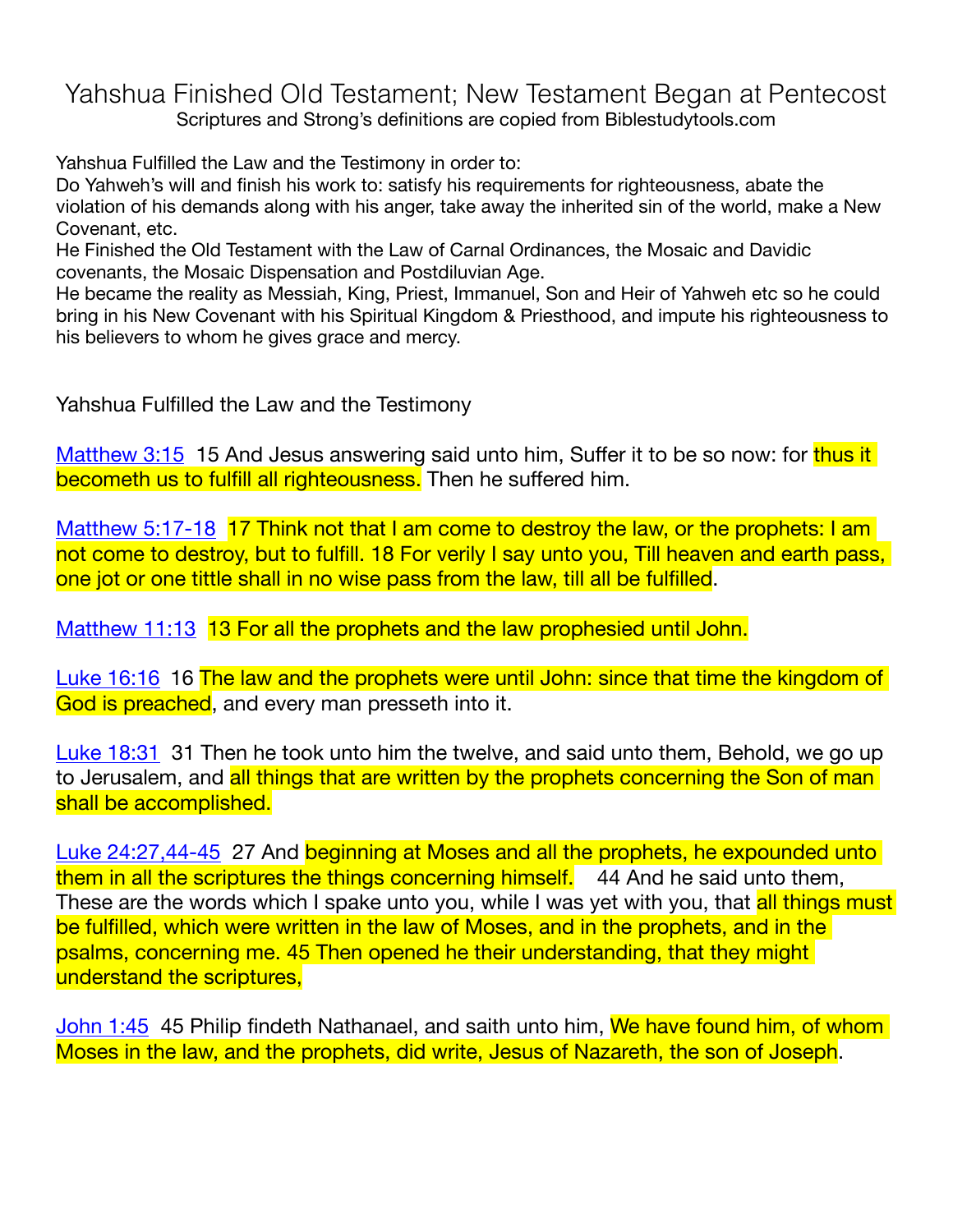Yahshua did Yahweh's will and finished his work which was a fulfillment

[Genesis 2:1-2](http://www.biblestudytools.com/kjv/genesis/passage.aspx?q=genesis+2:1-2)

1 Thus the heavens and the earth were finished, and all the host of them. 2 And on the seventh day God ended his work which he had made; and he rested on the seventh day from all his work which he had made.

[Exodus 40:33](http://www.biblestudytools.com/kjv/exodus/40-33.html) 33 And he reared up the court round about the tabernacle and the altar, and set up the hanging of the court gate. So Moses finished the work.

[Deuteronomy 31:24](http://www.biblestudytools.com/kjv/deuteronomy/31-24.html) 24 And it came to pass, when Moses had made an end of writing the words of this law in a book, until they were finished,

[Joshua 4:10](http://www.biblestudytools.com/kjv/joshua/4-10.html) 10 For the priests which bare the ark stood in the midst of Jordan, until every thing was finished that the LORD commanded Joshua to speak unto the people, according to all that Moses commanded Joshua: and the people hasted and passed over.

[Psalm 40:6-8](http://www.biblestudytools.com/kjv/psalms/passage.aspx?q=psalms+40:6-8) 6 Sacrifice and offering thou didst not desire; mine ears hast thou opened: burnt offering and sin offering hast thou not required. 7 Then said I, Lo, I come: in the volume of the book it is written of me, 8 I delight to do thy will, O my God: yea, thy law is within my heart.

[Daniel 9:24](http://www.biblestudytools.com/kjv/daniel/9-24.html) 24 Seventy weeks are determined upon thy people and upon thy holy city, to finish the transgression, and to make an end of sins, and to make reconciliation for iniquity, and to bring in everlasting righteousness, and to seal up the vision and prophecy, and to anoint the most Holy.

[John 4:34](http://www.biblestudytools.com/kjv/john/4-34.html) 34 Jesus saith unto them, My meat is to do the will of him that sent me, and to finish his work.

[John 5:19](http://www.biblestudytools.com/kjv/john/5-19.html)[,30](http://www.biblestudytools.com/kjv/john/5-30.html)[,36](http://www.biblestudytools.com/kjv/john/5-36.html) 19 Then answered Jesus and said unto them, Verily, verily, I say unto you, The Son can do nothing of himself, but what he seeth the Father do: for what things soever he doeth, these also doeth the Son likewise. 30 I can of mine own self do nothing: as I hear, I judge: and my judgment is just; because I seek not mine own will, but the will of the Father which hath sent me. 36 But I have greater witness than that of John: for the works which the Father hath given me to finish, the same works that I do, bear witness of me, that the Father hath sent me.

[John 6:14,](http://www.biblestudytools.com/kjv/john/6-14.html)[29](http://www.biblestudytools.com/kjv/john/6-29.html)[,38-40](http://www.biblestudytools.com/kjv/john/passage.aspx?q=john+6:38-40) 14 Then those men, when they had seen the miracle that Jesus did, said, This is of a truth that prophet that should come into the world. 29 Jesus answered and said unto them, This is the work of God, that ye believe on him whom he hath sent. 38 For I came down from heaven, not to do mine own will, but the will of him that sent me. 39 And this is the Father's will which hath sent me, that of all which he hath given me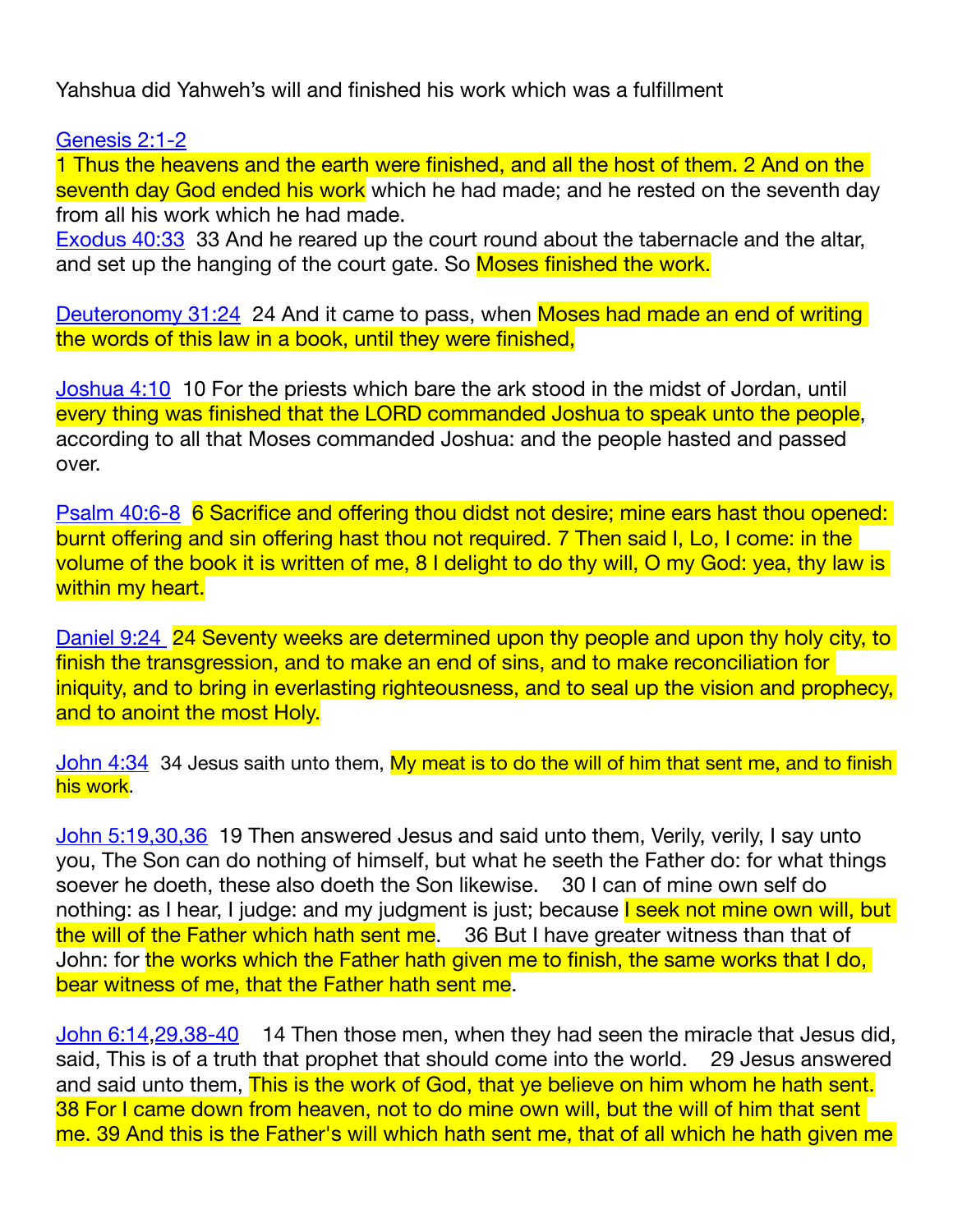I should lose nothing, but should raise it up again at the last day. 40 And this is the will of him that sent me, that every one which seeth the Son, and believeth on him, may have everlasting life: and I will raise him up at the last day.

[John 10:25](http://www.biblestudytools.com/kjv/john/10-25.html) 25 Jesus answered them, I told you, and ye believed not: the works that I do in my Father's name, they bear witness of me.

[John 17:4](http://www.biblestudytools.com/kjv/john/17-4.html) 4 I have glorified thee on the earth: I have finished the work which thou gavest me to do.

[John 19:28](http://www.biblestudytools.com/kjv/john/19-28.html)[,30](http://www.biblestudytools.com/kjv/john/19-30.html) 28 After this, Jesus knowing that all things were now accomplished, that the scripture might be fulfilled, saith, I thirst. 30 When Jesus therefore had received the vinegar, he said, It is finished: and he bowed his head, and gave up the ghost.

[Romans 9:28](http://www.biblestudytools.com/kjv/romans/9-28.html) For he will finish the work, and cut it short in righteousness: because a short work will the Lord make upon the earth.

[Hebrews 12:2](http://www.biblestudytools.com/kjv/hebrews/12-2.html) 2 Looking unto Jesus the author and finisher of our faith; who for the joy that was set before him endured the cross, despising the shame, and is set down at the right hand of the throne of God.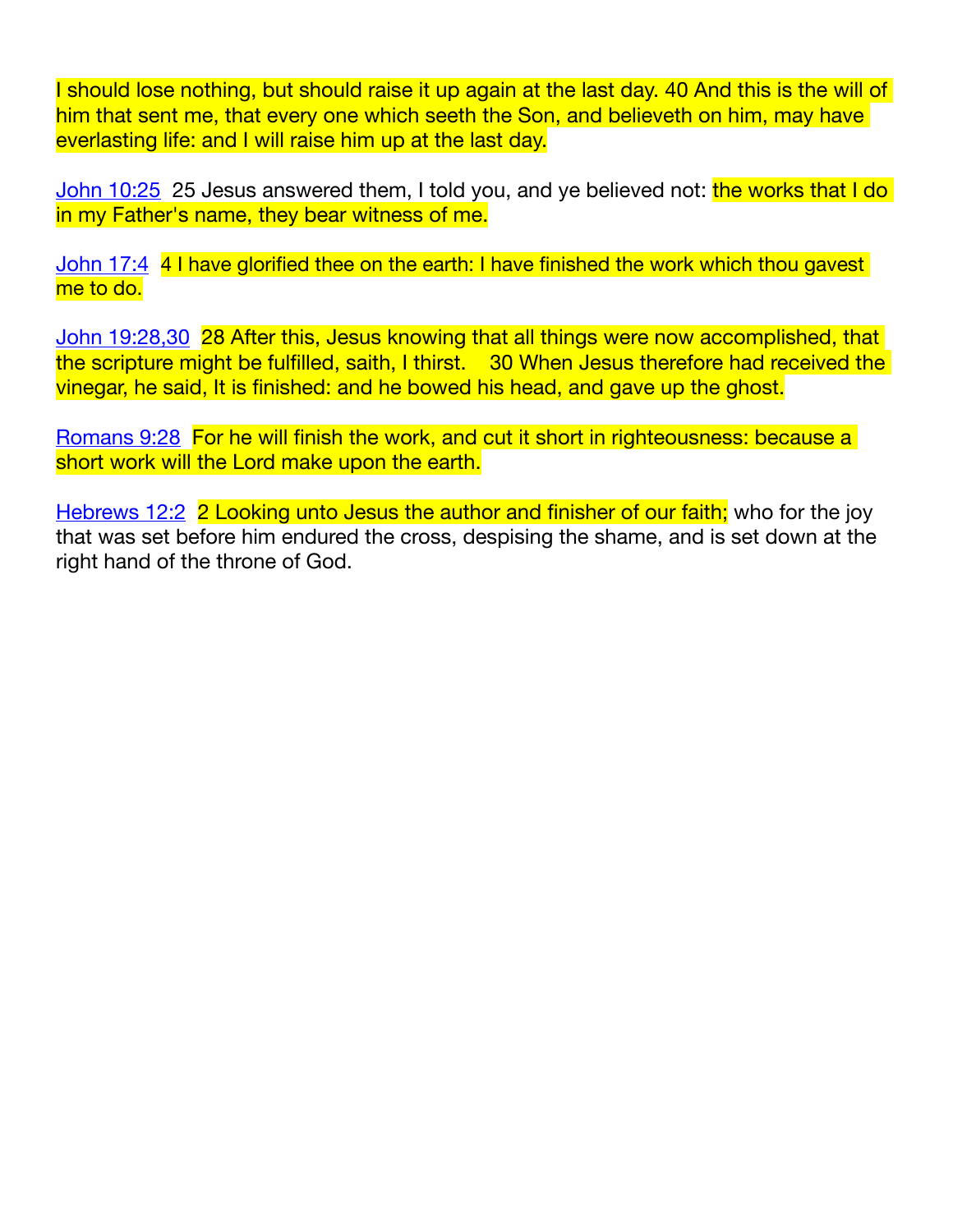Yahshua fulfilled making covenants, making the New Covenant after fulfilling the Old one.

[Exodus 24:3-8](http://www.biblestudytools.com/kjv/exodus/passage.aspx?q=exodus+24:6-8) 3 And Moses came and told the people all the words of the LORD, and all the judgments: and all the people answered with one voice, and said, All the words which the LORD hath said will we do. 4 And Moses wrote all the words of the LORD, and rose up early in the morning, and builded an altar under the hill, and twelve pillars, according to the twelve tribes of Israel. 5 And he sent young men of the children of Israel, which offered burnt offerings, and sacrificed peace offerings of oxen unto the LORD. 6 And Moses took half of the blood, and put it in basons; and half of the blood he sprinkled on the altar. 7 And he took the book of the covenant, and read in the audience of the people: and they said, All that the LORD hath said will we do, and be obedient. 8 And Moses took the blood, and sprinkled it on the people, and said, Behold the blood of the covenant, which the LORD hath made with you concerning all these words.

## [Joshua 24:1](http://www.biblestudytools.com/kjv/joshua/24-1.html)[,14-15](http://www.biblestudytools.com/kjv/joshua/passage.aspx?q=joshua+24:14-15)[,24-27](http://www.biblestudytools.com/kjv/joshua/passage.aspx?q=joshua+24:24-27)

1 And Joshua gathered all the tribes of Israel to Shechem, and called for the elders of Israel, and for their heads, and for their judges, and for their officers; and they presented themselves before God.

14 Now therefore fear the LORD, and serve him in sincerity and in truth: and put away the gods which your fathers served on the other side of the flood, and in Egypt; and serve ye the LORD. 15 And if it seem evil unto you to serve the LORD, choose you this day whom ye will serve; whether the gods which your fathers served that were on the other side of the flood, or the gods of the Amorites, in whose land ye dwell: but as for me and my house, we will serve the LORD.

24 And the people said unto Joshua, The LORD our God will we serve, and his voice will we obey. 25 So Joshua made a covenant with the people that day, and set them a statute and an ordinance in Shechem. 26 And Joshua wrote these words in the book of the law of God, and took a great stone, and set it up there under an oak, that was by the sanctuary of the LORD. 27 And Joshua said unto all the people, Behold, this stone shall be a witness unto us; for it hath heard all the words of the LORD which he spake unto us: it shall be therefore a witness unto you, lest ye deny your God.

[Jeremiah 31:31-33](http://www.biblestudytools.com/kjv/jeremiah/passage.aspx?q=jeremiah+31:31-33) 31 Behold, the days come, saith the LORD, that I will make a new covenant with the house of Israel, and with the house of Judah: 32 Not according to the covenant that I made with their fathers in the day that I took them by the hand to bring them out of the land of Egypt; which my covenant they brake, although I was an husband unto them, saith the LORD: 33 But this shall be the covenant that I will make with the house of Israel; After those days, saith the LORD, I will put my law in their inward parts, and write it in their hearts; and will be their God, and they shall be my people.

[Ezekiel 11:19-20](http://www.biblestudytools.com/kjv/ezekiel/passage.aspx?q=ezekiel+11:19-20) 19 And I will give them one heart, and I will put a new spirit within you; and I will take the stony heart out of their flesh, and will give them an heart of flesh: 20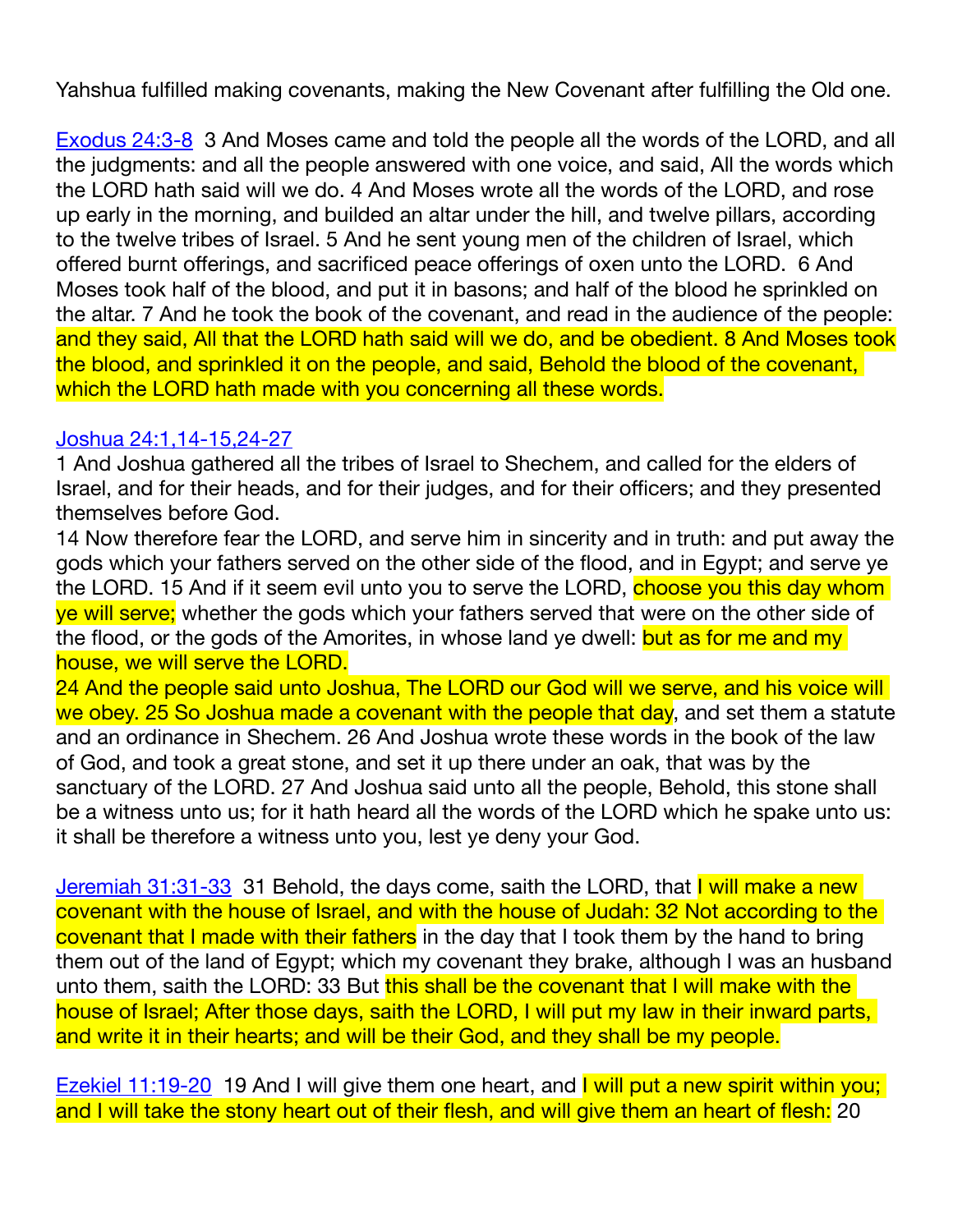That they may walk in my statutes, and keep mine ordinances, and do them: and they shall be my people, and I will be their God.

[Ezekiel 36:24-27](http://www.biblestudytools.com/kjv/ezekiel/36-24.html) 24 For I will take you from among the heathen, and gather you out of all countries, and will bring you into your own land. 25 Then will I sprinkle clean water upon you, and ye shall be clean: from all your filthiness, and from all your idols, will I cleanse you. 26 A new heart also will I give you, and a new spirit will I put within you: and I will take away the stony heart out of your flesh, and I will give you an heart of flesh. 27 And I will put my spirit within you, and cause you to walk in my statutes, and ye shall keep my judgments, and do them.

[Jeremiah 24:7](http://www.biblestudytools.com/kjv/jeremiah/24-7.html) 7 And I will give them an heart to know me, that I am the LORD: and they shall be my people, and I will be their God: for they shall return unto me with their whole heart.

[Matthew 26:28](http://www.biblestudytools.com/kjv/matthew/26-28.html) 28 For this is my blood of the new testament, which is shed for many for the remission of sins.

[Hebrews 8:6-13](http://www.biblestudytools.com/kjv/hebrews/passage.aspx?q=hebrews+8:6-13) 6 But now hath he obtained a more excellent ministry, by how much also he is the mediator of a better covenant, which was established upon better promises. 7 For if that first covenant had been faultless, then should no place have been sought for the second. 8 For finding fault with them, he saith, Behold, the days come, saith the Lord, when I will make a new covenant with the house of Israel and with the house of Judah: 9 Not according to the covenant that I made with their fathers in the day when I took them by the hand to lead them out of the land of Egypt; because they continued not in my covenant, and I regarded them not, saith the Lord. 10 For this is the covenant that I will make with the house of Israel after those days, saith the Lord; I will put my laws into their mind, and write them in their hearts: and I will be to them a God, and they shall be to me a people: 11 And they shall not teach every man his neighbour, and every man his brother, saying, Know the Lord: for all shall know me, from the least to the greatest. 12 For I will be merciful to their unrighteousness, and their sins and their iniquities will I remember no more. 13 In that he saith, A new covenant, he hath made the first old. Now that which decayeth and waxeth old is ready to vanish away.

[Hebrews 9:15-17](http://www.biblestudytools.com/kjv/hebrews/passage.aspx?q=hebrews+9:15-17) 15 And for this cause he is the mediator of the new testament, that by means of death, for the redemption of the transgressions that were under the first testament, they which are called might receive the promise of eternal inheritance. 16 For where a testament is, there must also of necessity be the death of the testator. 17 For a testament is of force after men are dead: otherwise it is of no strength at all while the testator liveth.

[Hebrews 10:9-10](http://www.biblestudytools.com/kjv/hebrews/passage.aspx?q=hebrews+10:9-10) 9 Then said he, Lo, I come to do thy will, O God. He taketh away the first, that he may establish the second. 10 By the which will we are sanctified through the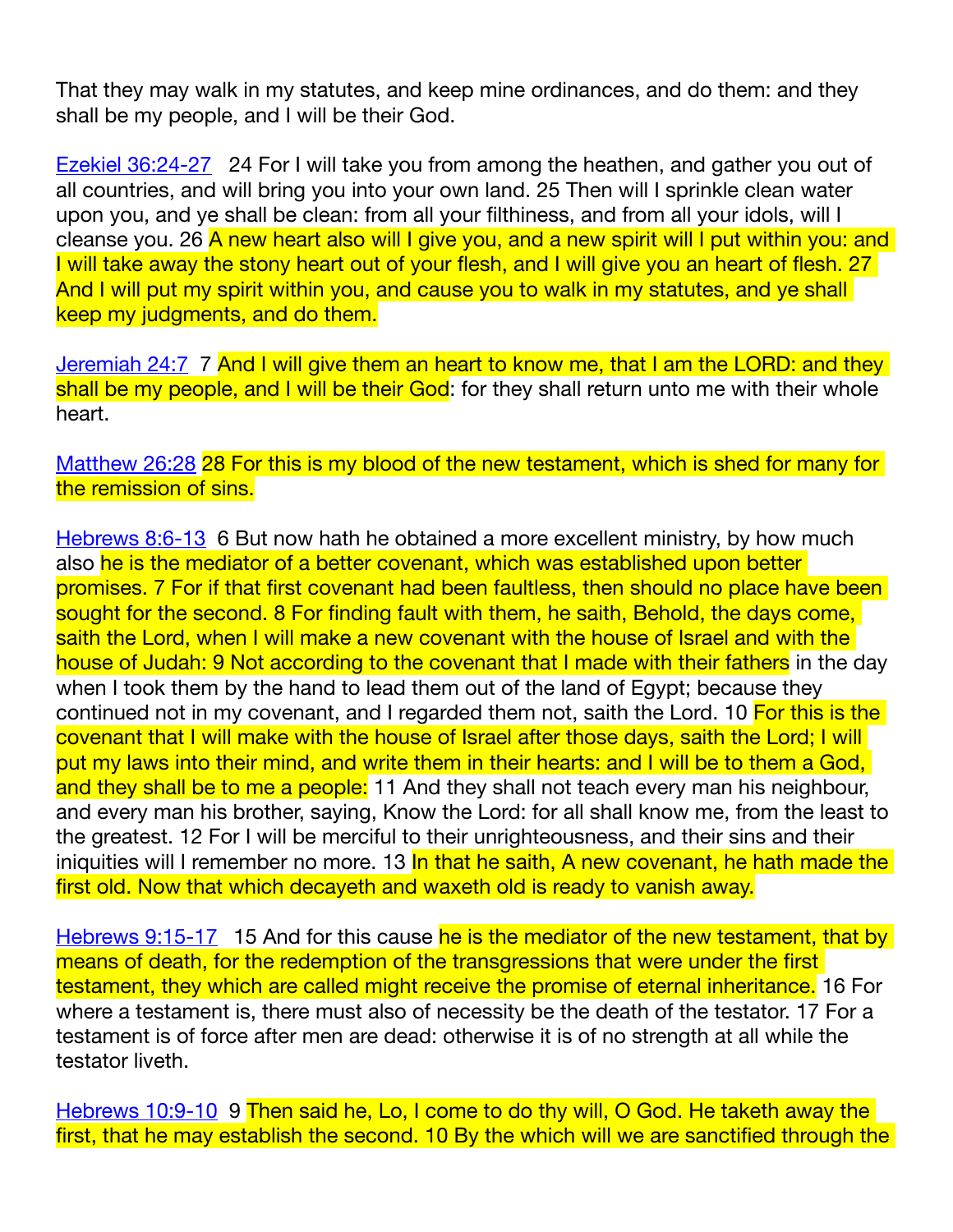offering of the body of Yahshua The Messiah once for all. 16 This is the covenant that I will make with them after those days, saith the Lord, I will put my laws into their hearts, and in their minds will I write them;

## [Hebrews 12:1-2](http://www.biblestudytools.com/kjv/hebrews/passage.aspx?q=hebrews+12:1-2)[,22-24](http://www.biblestudytools.com/kjv/hebrews/passage.aspx?q=hebrews+12:22-24)

1 Wherefore seeing we also are compassed about with so great a cloud of witnesses, let us lay aside every weight, and the sin which doth so easily beset us, and let us run with patience the race that is set before us, 2 Looking unto Jesus the author and finisher of our faith; who for the joy that was set before him endured the cross, despising the shame, and is set down at the right hand of the throne of God. 22 But ye are come unto mount Sion, and unto the city of the living God, the heavenly Jerusalem, and to an innumerable company of angels, 23 To the general assembly and church of the firstborn, which are written in heaven, and to God the Judge of all, and to the spirits of just men made perfect, 24 And to **Jesus the mediator of the new covenant**, and to the blood of sprinkling, that speaketh better things than that of Abel.

This changed the age, dispensation, law and priesthood from being physical into spiritual

[John 1:17](http://www.biblestudytools.com/kjv/john/1-17.html) 17 For the law was given by Moses, but grace and truth came by Yahshua the Messiah.

[Romans 2:28-29](http://www.biblestudytools.com/kjv/romans/passage.aspx?q=romans+2:28-29) 28 For he is not a Jew, which is one outwardly; neither is that circumcision, which is outward in the flesh: 29 But he is a Jew, which is one inwardly; and circumcision is that of the heart, in the spirit, and not in the letter; whose praise is not of men, but of God.

[Romans 6:14,23](http://www.biblestudytools.com/kjv/romans/6-14.html) 14 For sin shall not have dominion over you: for ye are not under the law, but under grace. 23 For the wages of sin is death; but the gift of God is eternal life through Yahshua the Messiah our Lord.

[Romans 10:4-9](http://www.biblestudytools.com/kjv/romans/passage.aspx?q=romans+10:4-9) 4 For Christ is the end of the law for righteousness to every one that believeth. 5 For Moses describeth the righteousness which is of the law, That the man which doeth those things shall live by them. 6 But the righteousness which is of faith speaketh on this wise, Say not in thine heart, Who shall ascend into heaven? (that is, to bring Christ down from above:) 7 Or, Who shall descend into the deep? (that is, to bring up Christ again from the dead.) 8 But what saith it? The word is nigh thee, even in thy mouth, and in thy heart: that is, the word of faith, which we preach; **9 That if thou shalt** confess with thy mouth the Lord Jesus, and shalt believe in thine heart that God hath raised him from the dead, thou shalt be saved.

[2 Corinthians 3:3](http://www.biblestudytools.com/kjv/2-corinthians/3-3.html) 3 Forasmuch as ye are manifestly declared to be the epistle of the Messiah ministered by us, written not with ink, but with the Spirit of the living God; not in tables of stone, but in fleshy tables of the heart.6 Who also hath made us able ministers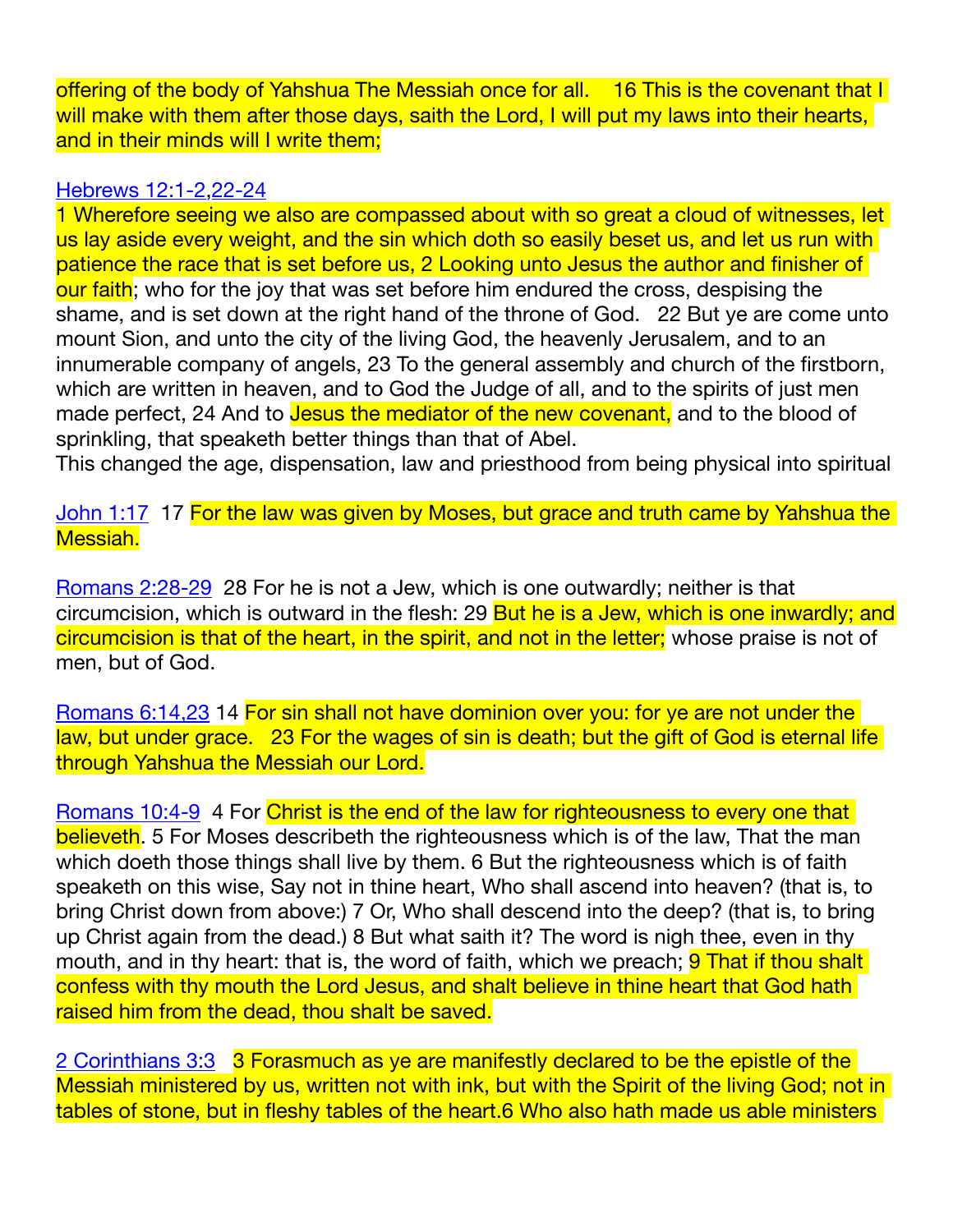of the new testament; not of the letter, but of the spirit: for the letter killeth, but the spirit giveth life.

[Acts 15:24-29](http://www.biblestudytools.com/kjv/acts/passage.aspx?q=acts+15:24-29) 24 Forasmuch as we have heard, that certain which went out from us have troubled you with words, subverting your souls, saying, Ye must be circumcised, and keep the law: to whom we gave no such commandment: 25 It seemed good unto us, being assembled with one accord, to send chosen men unto you with our beloved Barnabas and Paul, 26 Men that have hazarded their lives for the name of our Lord Jesus Christ. 27 We have sent therefore Judas and Silas, who shall also tell you the same things by mouth. 28 For it seemed good to the Holy Ghost, and to us, to lay upon you no greater burden than these necessary things; 29 That ye abstain from meats offered to idols, and from blood, and from things strangled, and from fornication: from which if ye keep yourselves, ye shall do well. Fare ye well.

[Colossians 2:14](http://www.biblestudytools.com/kjv/colossians/2-14.html) 14 Blotting out the handwriting of ordinances that was against us, which was contrary to us, and took it out of the way, nailing it to his cross;

[Hebrews 7:12,15-19](http://www.biblestudytools.com/kjv/hebrews/7-12.html) 12 For the priesthood being changed, there is made of necessity a change also of the law. 15 And it is yet far more evident: for that after the similitude of Melchisedec there ariseth another priest, 16 Who is made, not after the law of a carnal commandment, but after the power of an endless life. 17 For he testifieth, Thou art a priest for ever after the order of Melchisedec. 18 For there is verily a disannulling of the commandment going before for the weakness and unprofitableness thereof. 19 For the law made nothing perfect, but the bringing in of a better hope did; by the which we draw nigh unto God.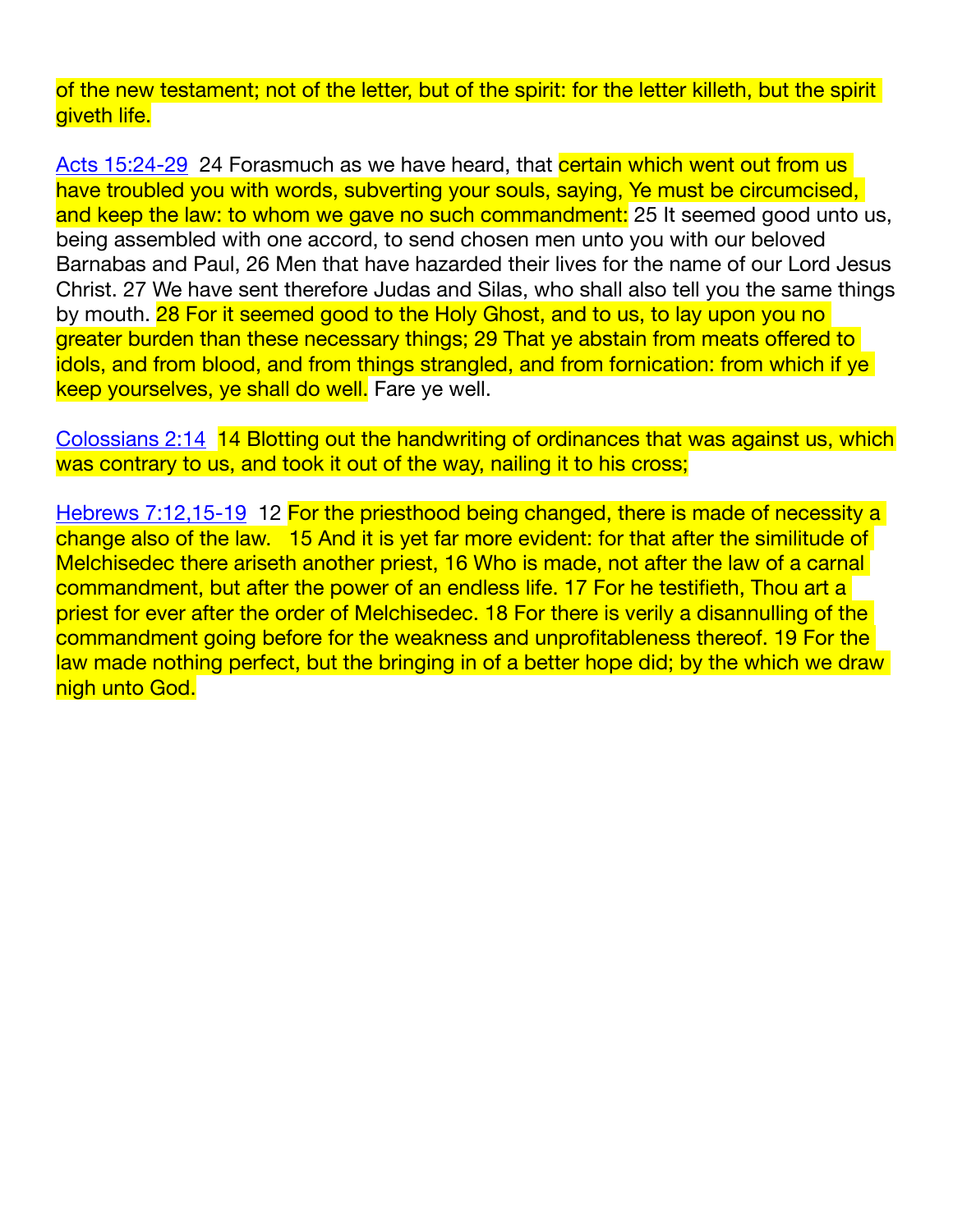He now Fulfills the righteousness in us by faith and belief, not the Law of carnal ordinances

[Deuteronomy 27:26](http://www.biblestudytools.com/kjv/deuteronomy/27-26.html)

26 Cursed be he that confirmeth not all the words of this law to do them. And all the people shall say, Amen.

[Romans 3:19-22](http://www.biblestudytools.com/kjv/romans/passage.aspx?q=romans+3:19-22) 19 Now we know that what things soever the law saith, it saith to them who are under the law: that every mouth may be stopped, and all the world may become guilty before God. 20 Therefore by the deeds of the law there shall no flesh be justified in his sight: for by the law is the knowledge of sin. 21 But now the righteousness of God without the law is manifested, being witnessed by the law and the prophets; 22 Even the righteousness of God which is by faith of Jesus Christ unto all and upon all them that believe: for there is no difference:

[Romans 8:1-4](http://www.biblestudytools.com/kjv/romans/passage.aspx?q=romans+8:1-4) 1 There is therefore now no condemnation to them which are in Christ Jesus, who walk not after the flesh, but after the Spirit. 2 For the law of the Spirit of life in Christ Jesus hath made me free from the law of sin and death. 3 For what the law could not do, in that it was weak through the flesh, God sending his own Son in the likeness of sinful flesh, and for sin, condemned sin in the flesh: 4 That the righteousness of the law might be fulfilled in us, who walk not after the flesh, but after the Spirit.

[Galatians 5:3-6](http://www.biblestudytools.com/kjv/galatians/passage.aspx?q=galatians+5:3-6) 3 For I testify again to every man that is circumcised, that he is a debtor to do the whole law. 4 Christ is become of no effect unto you, whosoever of you are justified by the law; ye are fallen from grace. 5 For we through the Spirit wait for the hope of righteousness by faith. 6 For in Jesus Christ neither circumcision availeth any thing, nor uncircumcision; but faith which worketh by love.

[James 2:10](http://www.biblestudytools.com/kjv/james/2-10.html) 10 For whosoever shall keep the whole law, and yet offend in one point, he is guilty of all.

[Ephesians 2:8-9](http://www.biblestudytools.com/kjv/ephesians/passage.aspx?q=ephesians+2:8-9)[,15](http://www.biblestudytools.com/kjv/ephesians/2-15.html) 8 For by grace are ye saved through faith; and that not of yourselves: it is the gift of God: 9 Not of works, lest any man should boast. 15 Having abolished in his flesh the enmity, even the law of commandments contained in ordinances; for to make in himself of twain one new man, so making peace;

[Hebrews 6:1-3](http://www.biblestudytools.com/kjv/hebrews/passage.aspx?q=hebrews+6:1-3) 1 Therefore leaving the principles of the doctrine of Christ, let us go on unto perfection; not laying again the foundation of repentance from dead works, and of faith toward God, 2 Of the doctrine of baptisms, and of laying on of hands, and of resurrection of the dead, and of eternal judgment. 3 And this will we do, if God permit.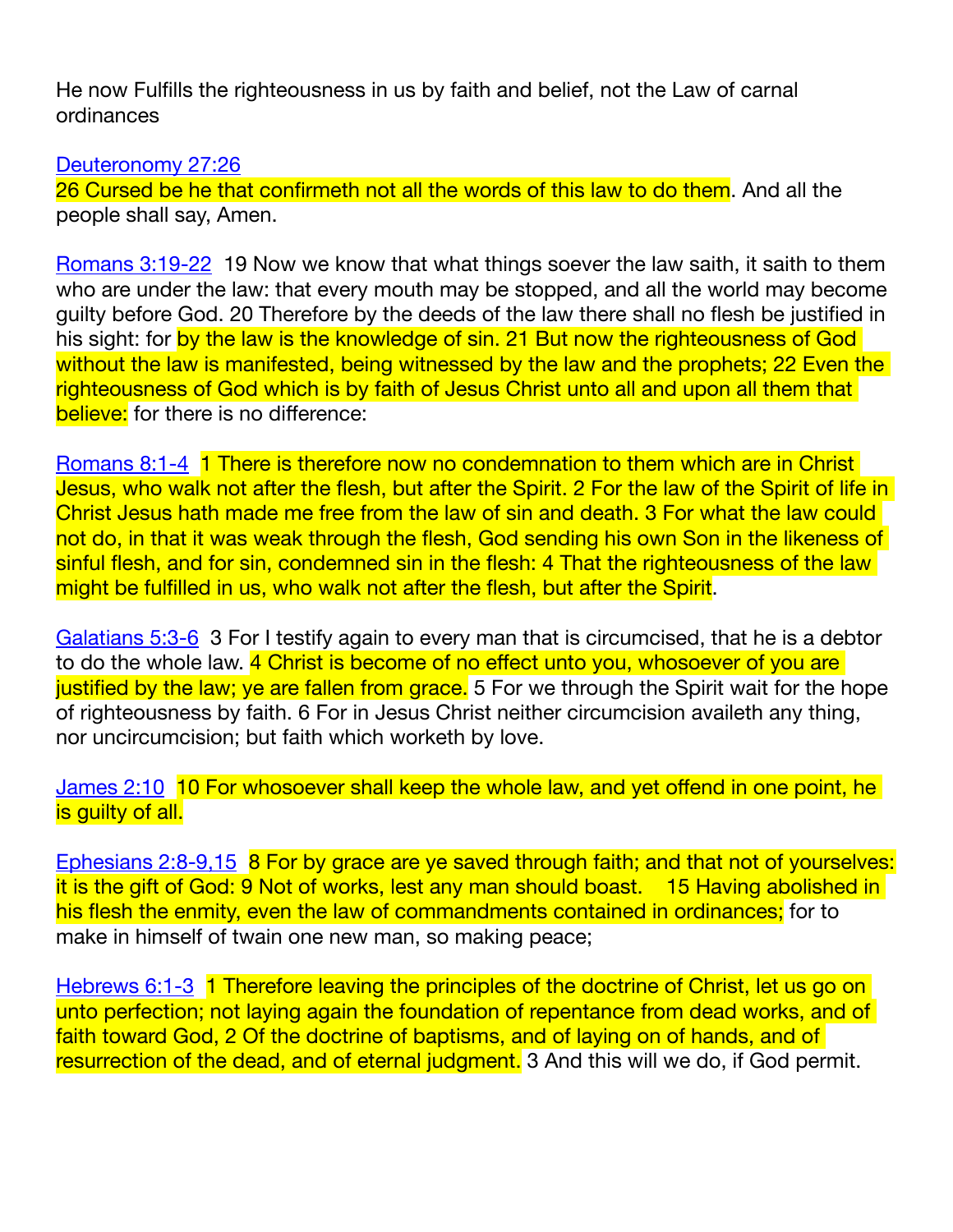[Hebrews 9:26](http://www.biblestudytools.com/kjv/hebrews/9-26.html) 26 For then must he often have suffered since the foundation of the world: but now once in the end of the world hath he appeared to put away sin by the sacrifice of himself.

[Hebrews 10:1](http://www.biblestudytools.com/kjv/hebrews/10-1.html)[,4-5](http://www.biblestudytools.com/kjv/hebrews/passage.aspx?q=hebrews+10:4-5)[,9-10](http://www.biblestudytools.com/kjv/hebrews/passage.aspx?q=hebrews+10:9-10) 1 For the law having a shadow of good things to come, and not the very image of the things, can never with those sacrifices which they offered year by year continually make the comers thereunto perfect. 4 For it is not possible that the blood of bulls and of goats should take away sins. 5 Wherefore when he cometh into the world, he saith, Sacrifice and offering thou wouldest not, but a body hast thou prepared me: 9 Then said he, Lo, I come to do thy will, O God. He taketh away the first, that he may establish the second. 10 By the which will we are sanctified through the offering of the body of Jesus Christ once for all.

[Galatians 3:10](http://www.biblestudytools.com/kjv/galatians/3-10.html)[,21-27](http://www.biblestudytools.com/kjv/galatians/passage.aspx?q=galatians+3:21-27) 10 For as many as are of the works of the law are under the curse: for it is written, Cursed is every one that continueth not in all things which are written in the book of the law to do them. 21 Is the law then against the promises of God? God forbid: for if there had been a law given which could have given life, verily righteousness should have been by the law. 22 But the scripture hath concluded all under sin, that the promise by faith of Jesus Christ might be given to them that believe. 23 But before faith came, we were kept under the law, shut up unto the faith which should afterwards be revealed. 24 Wherefore the law was our schoolmaster to bring us unto Christ, that we might be justified by faith. 25 But after that faith is come, we are no longer under a schoolmaster. 26 For ye are all the children of God by faith in Christ Jesus. 27 For as many of you as have been baptized into Christ have put on Christ.

[Galatians 4:4-5](http://www.biblestudytools.com/kjv/galatians/passage.aspx?q=galatians+4:4-5) 4 But when the fulness of the time was come, God sent forth his Son, made of a woman, made under the law, 5 To redeem them that were under the law, that we might receive the adoption of sons.

[Ephesians 2:15](http://www.biblestudytools.com/kjv/ephesians/2-15.html) 15 Having abolished in his flesh the enmity, even the law of commandments contained in ordinances; for to make in himself of twain one new man, so making peace;

[Colossians 2:14-17](http://www.biblestudytools.com/kjv/colossians/passage.aspx?q=colossians+2:14-17) 4 Blotting out the handwriting of ordinances that was against us, which was contrary to us, and took it out of the way, nailing it to his cross; 15 And having spoiled principalities and powers, he made a shew of them openly, triumphing over them in it. 16 Let no man therefore judge you in meat, or in drink, or in respect of an holyday, or of the new moon, or of the sabbath days: 17 Which are a shadow of things to come; but the body is of the Messiah.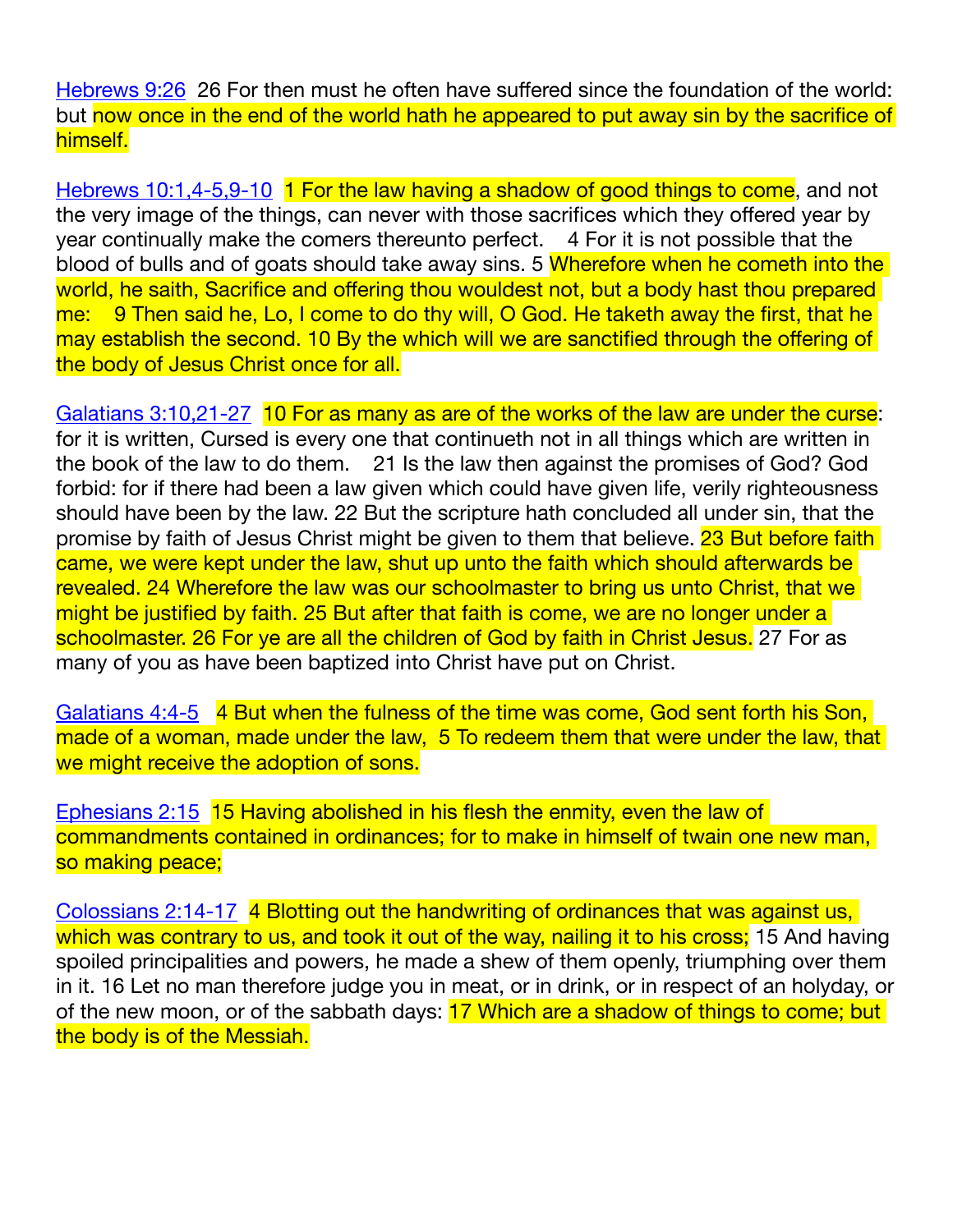## Yahshua is Immanuel or Yahweh Elohim with us and now in us

# [Exodus 25:8-10](http://www.biblestudytools.com/kjv/exodus/passage.aspx?q=exodus+25:8-10)

8 And let them make me a sanctuary; that I may dwell among them. 9 According to all that I shew thee, after the pattern of the tabernacle, and the pattern of all the instruments thereof, even so shall ye make it. 10 And they shall make an ark of shittim wood: two cubits and a half shall be the length thereof, and a cubit and a half the breadth thereof, and a cubit and a half the height thereof.

## [Isaiah 7:14](http://www.biblestudytools.com/kjv/isaiah/7-14.html)

14 Therefore the Lord himself shall give you a sign; Behold, a virgin shall conceive, and bear a son, and shall call his name Immanuel.

## [Matthew 1:21-23](http://www.biblestudytools.com/kjv/matthew/passage.aspx?q=matthew+1:21-23)

21 And she shall bring forth a son, and thou shalt call his name JESUS: for he shall save his people from their sins. 22 Now all this was done, that it might be fulfilled which was spoken of the Lord by the prophet, saying, 23 Behold, a virgin shall be with child, and shall bring forth a son, and they shall call his name Emmanuel, which being interpreted is, God with us.

## [Matthew 28:19-20](http://www.biblestudytools.com/kjv/matthew/passage.aspx?q=matthew+28:19-20)

19 Go ye therefore, and teach all nations, baptizing them in the name of the Father, and of the Son, and of the Holy Ghost: 20 Teaching them to observe all things whatsoever I have commanded you: and, lo, I am with you alway, even unto the end of the world. Amen.

## [John 1:14](http://www.biblestudytools.com/kjv/john/1-14.html)

14 And the Word was made flesh, and dwelt among us, (and we beheld his glory, the glory as of the only begotten of the Father,) full of grace and truth.

#### [John 14:3](http://www.biblestudytools.com/kjv/john/14-3.html)

3 And if I go and prepare a place for you, I will come again, and receive you unto myself; that where I am, there ye may be also.

#### [John 14:9](http://www.biblestudytools.com/kjv/john/14-9.html)

9 Jesus saith unto him, Have I been so long time with you, and yet hast thou not known me, Philip? he that hath seen me hath seen the Father; and how sayest thou then, Shew us the Father?

#### [John 14:15-18](http://www.biblestudytools.com/kjv/john/passage.aspx?q=john+14:15-18)

15 If ye love me, keep my commandments. 16 And I will pray the Father, and he shall give you another Comforter, that he may abide with you for ever; 17 Even the Spirit of truth; whom the world cannot receive, because it seeth him not, neither knoweth him: but ye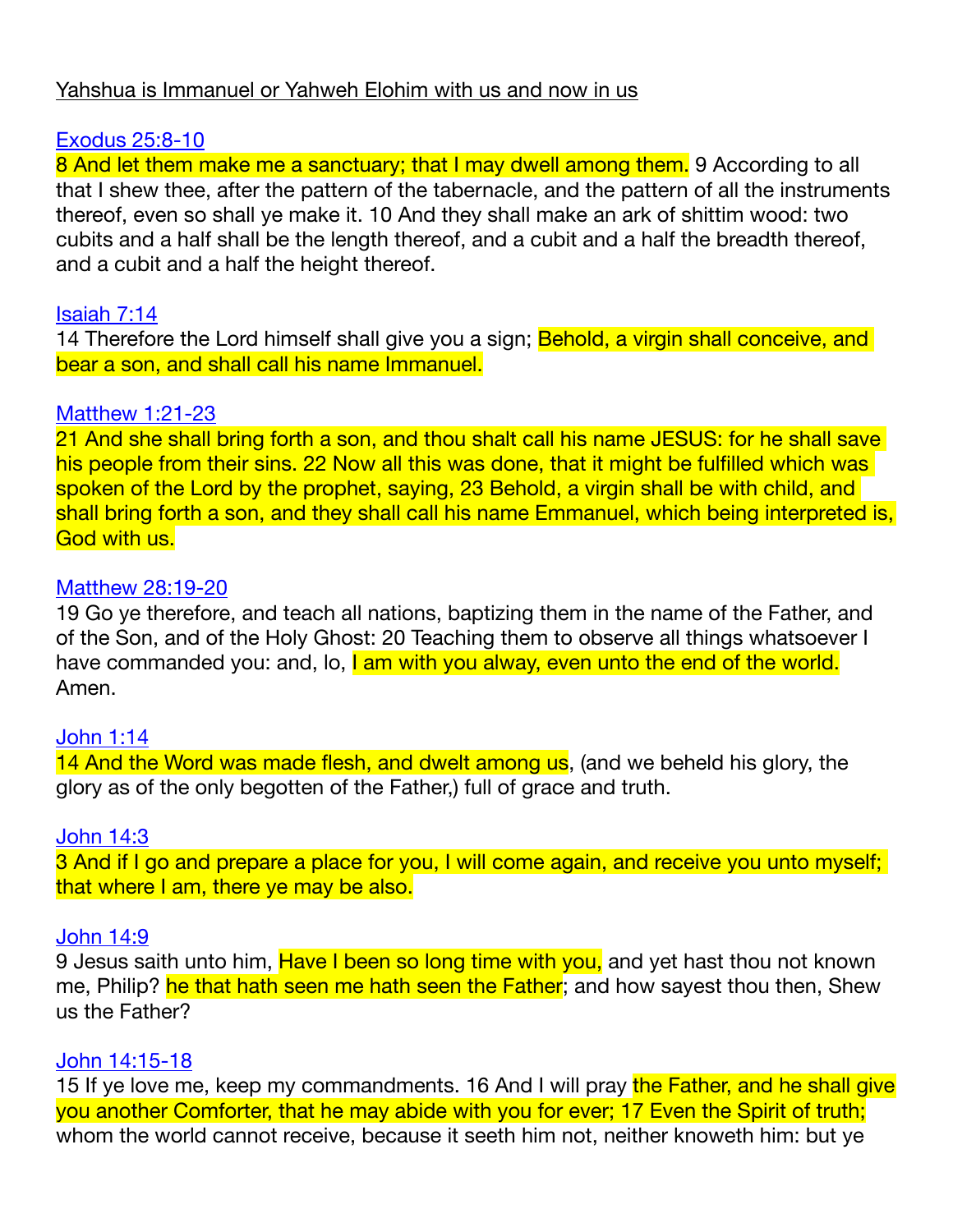know him; for he dwelleth with you, and shall be in you. 18 I will not leave you comfortless: I will come to you.

[1 Corinthians 6:19-20](http://www.biblestudytools.com/kjv/1-corinthians/passage.aspx?q=1-corinthians+6:19-20) 19 What? know ye not that your body is the temple of the Holy Ghost which is in you, which ye have of God, and ye are not your own? 20 For ye are bought with a price: therefore glorify God in your body, and in your spirit, which are God's.

## [Colossians 1:26-27](http://www.biblestudytools.com/kjv/colossians/passage.aspx?q=colossians+1:26-27)

26 Even the mystery which hath been hid from ages and from generations, but now is made manifest to his saints: 27 To whom God would make known what is the riches of the glory of this mystery among the Gentiles; which is Christ in you, the hope of glory: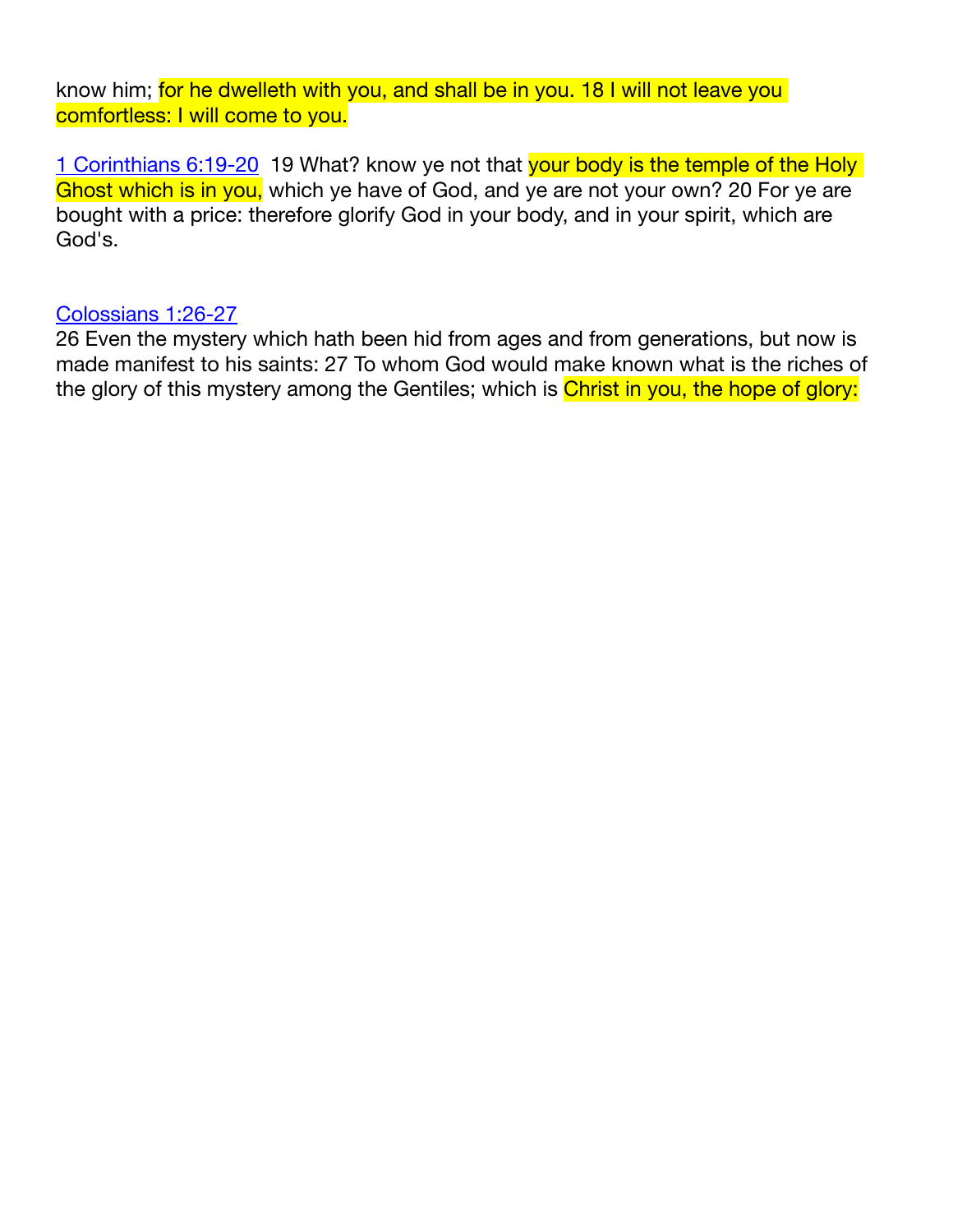# **Fulfil**

miscellaneous 14

*Male'*  Strong's Number: 04390 The KJV Old Testament Hebrew Lexicon

|                                                                                                                                                  | <b>Strong's Number: 04390</b>           | <b>KJV Verse Count</b>                |
|--------------------------------------------------------------------------------------------------------------------------------------------------|-----------------------------------------|---------------------------------------|
| <b>Original Word</b>                                                                                                                             | <b>Word Origin</b>                      | 15<br>Genesis                         |
| a primitive root<br>alm                                                                                                                          |                                         | <b>Exodus</b><br>23                   |
| <b>Transliterated Word TDNT Entry</b>                                                                                                            |                                         | Leviticus<br>8                        |
| Male' TWOT - 1195                                                                                                                                |                                         | <b>Numbers</b><br>7                   |
| <b>Phonetic Spelling</b>                                                                                                                         | <b>Parts of Speech</b>                  | Deuteronomy <sub>2</sub>              |
| maw-lay' $\times$ ?                                                                                                                              | Verb                                    | Joshua 5                              |
| <b>Definition</b>                                                                                                                                |                                         | Judges 3<br>1 Samuel<br>3             |
|                                                                                                                                                  |                                         | 2 Samuel<br>$\overline{2}$            |
| 1. to fill, be full                                                                                                                              |                                         | 12<br>1 Kings                         |
| a. $(Qal)$                                                                                                                                       |                                         | 2 Kings<br>10                         |
|                                                                                                                                                  | 1. to be full 1a                        | 1 Chronicles<br>$\overline{3}$        |
|                                                                                                                                                  | b. fulness, abundance (participle) la   | 2 Chronicles<br>10                    |
| $\mathbf{c}$ .                                                                                                                                   | to be full, be accomplished, be ended   | $\overline{1}$<br>Ezra                |
|                                                                                                                                                  |                                         | Esther <sub>5</sub>                   |
|                                                                                                                                                  | 1. to consecrate, fill the hand         | Job<br>17                             |
| (Niphal)<br>d.                                                                                                                                   |                                         | Psalms <sub>22</sub><br>Proverbs<br>7 |
|                                                                                                                                                  | 1. to be filled, be armed, be satisfied | <b>Ecclesiastes</b><br>5              |
|                                                                                                                                                  | 2. to be accomplished, be ended         | Solomon<br>$\overline{2}$             |
| $e.$ (Piel)                                                                                                                                      |                                         | Isaiah 20                             |
|                                                                                                                                                  | 1. to fill                              | Jeremiah<br>20                        |
|                                                                                                                                                  |                                         | Lamentations 1                        |
|                                                                                                                                                  | 2. to satisfy                           | Ezekiel23<br>Daniel <sub>2</sub>      |
|                                                                                                                                                  | 3. to fulfil, accomplish, complete      | Joel<br>2                             |
|                                                                                                                                                  | 4. to confirm                           | Micah 2                               |
| f.                                                                                                                                               | (Pual) to be filled                     | Nahum <sub>1</sub>                    |
| g.                                                                                                                                               | (Hithpael) to mass themselves against   | <b>Habakkuk</b><br>$\overline{2}$     |
|                                                                                                                                                  |                                         | Zephaniah<br>$\mathbf{1}$             |
|                                                                                                                                                  |                                         | Haggai 1                              |
| King James Word Usage - Total: 249                                                                                                               |                                         | Zechariah<br>3                        |
| fill 107, full 48, fulfil 28, consecrate 15, accomplish 7, replenish 7,<br>wholly 6, set 6, expired 3, fully 2, gather 2, overflow 2, satisfy 2, |                                         | Total $240$                           |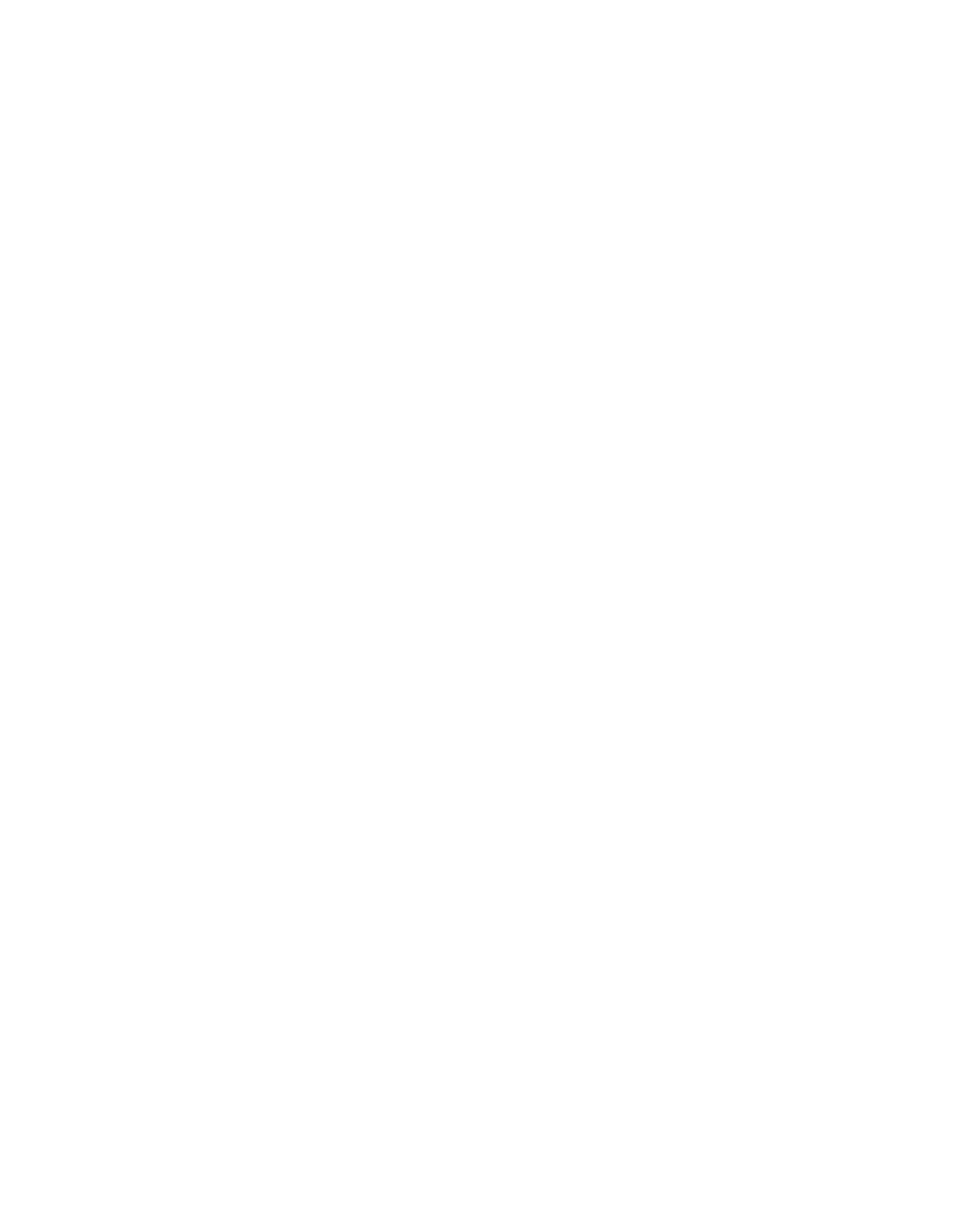#### *Pleroo*

The KJV New Testament Greek Lexicon

|                          | <b>Strong's Number: 4137</b>                                                                                                                                                   | <b>KJV Verse Count</b>                             |
|--------------------------|--------------------------------------------------------------------------------------------------------------------------------------------------------------------------------|----------------------------------------------------|
| <b>Original Word</b>     | <b>Word Origin</b>                                                                                                                                                             | <b>Matthew</b><br>17                               |
| plhrovw                  | from $(4134)$                                                                                                                                                                  | Mark 3                                             |
|                          | <b>Transliterated Word TDNT Entry</b>                                                                                                                                          | Luke<br>10                                         |
| Pleroo 6:286,867         |                                                                                                                                                                                | 15<br>John                                         |
| <b>Phonetic Spelling</b> | <b>Parts of Speech</b>                                                                                                                                                         | 16<br><b>Acts</b>                                  |
| $play-ro' - o$           | Verb                                                                                                                                                                           | 6<br><b>Romans</b>                                 |
|                          |                                                                                                                                                                                | 2 Corinthians 2                                    |
| <b>Definition</b>        |                                                                                                                                                                                | Galatians<br>1                                     |
|                          | 1. to make full, to fill up, i.e. to fill to the full                                                                                                                          | <b>Ephesians</b><br>4                              |
|                          | a. to cause to abound, to furnish or supply liberally                                                                                                                          | Philippians<br>$\overline{4}$                      |
|                          | 1. I abound, I am liberally supplied                                                                                                                                           | Colossians<br>5<br>2 Thessalonians<br>$\mathbf{1}$ |
|                          |                                                                                                                                                                                | 2 Timothy<br>$\mathbf{1}$                          |
|                          | 2. to render full, <i>i.e.</i> to complete                                                                                                                                     | James <sub>1</sub>                                 |
| a.                       | to fill to the top: so that nothing shall be wanting to full                                                                                                                   | $1$ John $1$                                       |
|                          | measure, fill to the brim                                                                                                                                                      | $2$ John $1$                                       |
|                          | b. to consummate: a number                                                                                                                                                     | Revelation<br>$\overline{2}$                       |
|                          | 1. to make complete in every particular, to render<br>perfect                                                                                                                  | Total 90                                           |
|                          | 2. to carry through to the end, to accomplish, carry out,<br>(some undertaking)                                                                                                |                                                    |
| $\mathbf{c}$ .           | to carry into effect, bring to realisation, realise                                                                                                                            |                                                    |
|                          | 1. of matters of duty: to perform, execute                                                                                                                                     |                                                    |
|                          | 2. of sayings, promises, prophecies, to bring to pass,<br>ratify, accomplish                                                                                                   |                                                    |
|                          | 3. to fulfil, i.e. to cause God's will (as made known in<br>the law) to be obeyed as it should be, and God's<br>promises (given through the prophets) to receive<br>fulfilment |                                                    |

#### **King James Word Usage - Total:** 90

fulfil 51, fill 19, be full 7, complete 2, end 2, miscellaneous 9

Greek lexicon based on Thayer's and Smith's Bible Dictionary plus others; this is keyed to the large Kittel and the "Theological Dictionary of the New Testament." These files are public domain.

#### Bibliography Information

Thayer and Smith. "Greek Lexicon entry for Pleroo". ["The KJV New Testament Greek Lexicon](http://www.biblestudytools.com/lexicons/greek/kjv/)".